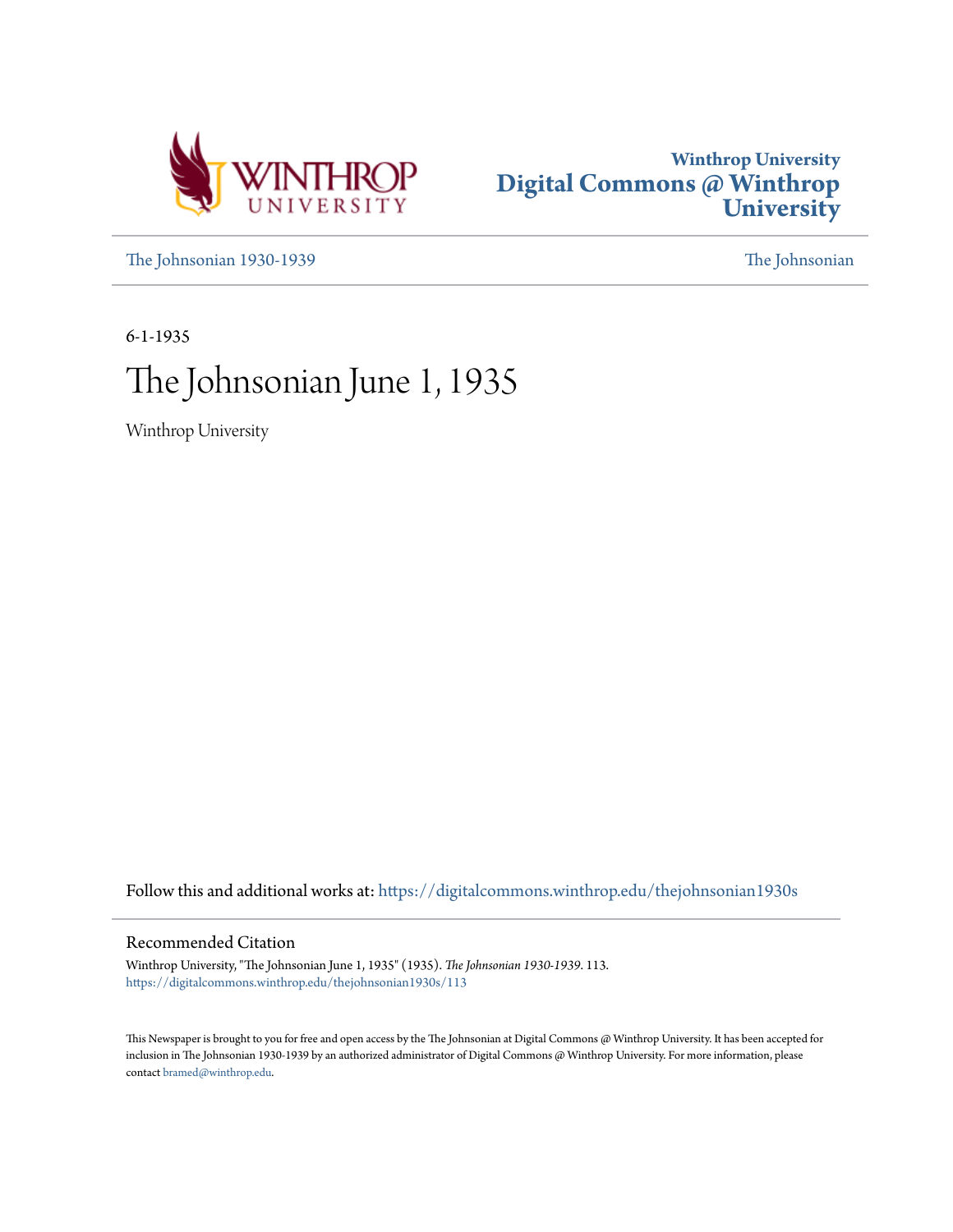# The Johnson of the Son Dian SUBSCRIPTION, \$1.00 A VEAR.

## SENIORS ENGAGE IN COMMENCEMENT FINAL  $\boldsymbol{0}$

Winthrop Graduating Class To Receive Diplomas Monday

Degree-125 For Bachelor of Sel

VOL. 12, NO. 28

NIOR ROLL PUBLISHED Twenty-Five Members Inducted

. Jones, Registrar, Announce Names of Two Hundred Sev-<br>enty Candidates

Mr. R. H. Jones, Registrar, announces<br>hat 170 students are candidates for<br>syrecs at the Commencement Excrete<br>isses Monday morning, June 3, at 10<br>velock; 145 are candidates for Degree<br>Sachelor of Arts, and 126 for Degree es, Regis fr. R. H. Jos chelor of So sachelor of ecoence.<br>The following have applied for grad-

ntion:<br>
Olfierrs of the Class<br>
Catherine Wilkins Wagnon, Presi-<br>
ent, Bachelor of Arts Degree.<br>
Mary Louise Bennsti, Vice-President, dent, Bachelor of Arts Degree.<br>
Bachelor of Science Degree.<br>
Bachelor of Science Degree.<br>
Carolins. Elizabeth Shaw, Sccretary.<br>
Carolins. Elizabeth Shaw, Sccretary.<br>
Bachelor of Science Degree.<br>
Martha Warde, Treasurer, Ba

alar of Aris Decree

| Lola Pauline AbercrombleLauren     |  |
|------------------------------------|--|
| Emmie Young AdairClinton           |  |
| Cleo Doris Allen Allendals         |  |
| Leah Elizabeth AlleyDurbam, N. O   |  |
| Miriam AtkinsonGresham             |  |
| Grace Elizabeth AvantTryon, N. C   |  |
| Josephine Youmans Ayer Furmar      |  |
| Laura BabbLauren                   |  |
|                                    |  |
| Mary Elizabeth BigbyHones Path     |  |
|                                    |  |
| Elizabeth King BlantonColumbia     |  |
| Eugenia licvard BonnetteEbeneze    |  |
|                                    |  |
| Sarah Kathryn BoydPineville, M. C  |  |
|                                    |  |
| Mary Caroline BradwellCross        |  |
| Julia Marceline BridgesBlacksburg  |  |
| Mary Elizabeth Burgard  Greenville |  |
| Elizabeth Ravenel Cain  Pinopoli   |  |
| Ida Chicora Calhoun Greenwood      |  |
| Ruby Sadella CallisonLexington     |  |
|                                    |  |
| Dorothy ChambersClemson College    |  |
| Mary Cornella CoggiuBlackvill-     |  |
| Mary Frances ComptonAnderson       |  |
| matters change the Taylor          |  |
|                                    |  |

Lake City SOCIETIES TO PRESENT

PLAY AND MONOLOGUE "The Twelve Tribes of Israel" and "Before Breakfast," Given

### By Literary Groups

"The Twelve Tribes of Iaracl," a one-<br>set play, and "Before Breakfast," a dramatio monologue, were enseted at<br>the program of the literary societies,<br>Saturday night, at 8 o'clock, in Johnson<br>Hall Auditorium

as proposed this binary and the binary and the state of the conduction of the playing of The Sanora persons also not the playing of the Sanora persons also not the state of the state of the state of the state of the state

5 Apply for Bachelor of Arts NATIONAL HONOR SOCIETY INSTALLED

> Into Delta Delta Chapter of Kappa Delta Pi

Winthrop College is the seat of the<br>first Bouth Carolina Chapter of Kappa<br>Delta Pi, national honor society in education. The Delta Chapter was Delta Pi, gatdonal henor society in ed-<br>metallon, The Dalta Chapter was lusted<br>in the Dalta Chapter was lusted by Mr. E. J. P. Williams, The Dalta Chapter was recorder-Tresaurer of Kappa Delta Pi<br>plantion, Saturday differ

nd "Birthday.

Eappa Delta Pi at present include ninety-six charges members in Colleges<br>all over the United States, of which the<br>Winthrop is one of a limited number<br>in the Southeast. The fraternity's share

| all over the United States, of which the chirac cluster is a halo in the content of the settlest and the settlest and the settlest and the settlest and the settlest and the settlest and the settlest and the settlest and



DR. FRANCES PENDLETON CAINES<br>ington and Lee University, who will deliver<br>it address Monday morning, June 3, at 10:30. President of Wash ment ads

## FINAL CHAPEL PROGRAM DR. AND MRS. PHELPS **CONDUCTED BY SENIORS ENTERTAIN SENIORS**

Gifts Presented to College, Class President Gives Reception In Will Read, Senior Order

Announced, Btc.

**Wednesday Night** 

**Honor of Graduating Class** 

## **To Be Commencement Speaker** STUNT NIGHT REVIEWS Dr. Smart and Dr. Poteat to De-SENIOR CLASS HISTORY Liver Sermons Before Gradu-

Dr. Francis Pendleton Gaines

Program Revives Freshman Get- STAGE DAISY CHAIN TODAY Together, Sophomore-Faculty Wedding, Follies

Seniors reviewed the four years of<br>their Winthrop life at Stunt Night, Monday, May 27, in Johnson Hall auditorium. The scene opensul September, 1931. "Cat" Cody (Ethel Faris) led the

Freshmen in the class song pitched, as<br>was then customary, several octaves<br>was then customary, several octaves<br>gave human reach, fauly Hope (Mar-<br>gastions and Geraldine Wilkias (Char-<br>gastions and Geraldine Wilkias (Chargestions and dernatione was unarchived by proposed<br>botte Walsh) enchualastically proposed<br>veenty-one rahs for "Administration."<br>"Song of the Lost Sheep" Pruit, "Lone-<br>lele" Mary Jacobs. the "We'll Play a Duct Together" Lawhons, and "Weedic brought down the house with their<br>talented performances.<br>At the faculty wedding, immortaliz-

is<br>varied geriferanances. While the result of the figure of the factoring performances.<br>
At the factoring performances of the state operator of the state of the state of the state of the state and the state of the perform

fresses and Senior caps marched gaily

dresses and Serior caps marched gally<br>according jubilantly, scenarios the stage proclaiming jubilantly.<br>"We are the Senfors".<br>"Lele" Brunson and "Cak" Nelson led<br>the class in singing the old pep songs,<br>slater acords, and c

Kerhulas, and "Tat" Suber.

# Nine Juniors Help<br>College Marshals

Nine special marshals have been ap-<br>unted from the three literary sec-<br>ties to assist the regular marshals at<br>mannencement. They are as follows:<br>Wade Mampion Literary Seciety<br>Elizabeth Byars. Anne Bundy, and<br>util Sanders.

Elizabeth Eyers, Anne Bundy, and Ruin Sanders.<br>
Winkhop Literary Saeley<br>
Mary Elizabeth Berry, Virginia<br>
Mary Elizabeth Berry, Virginia<br>
Carry Literary Saeley<br>
Carry Literary Saeley<br>
Alexparet Blair, Frances Burnette,<br>
and

### Batter-Cake Breakfast Jatter-Cane Dreakrast ing of the College, Dr. Ja. Dart Of Senior Week ard. President Emeritus W

Members of the graduating class were entertained at a batter-cake breakfast in the ditting recon. Tuesday morning distinct at 9 o'clock. Tables in the center of the distinct of the distinct of the Berliney. Martha Henrich

**Ivy Procession and Dalsy Chain**<br>Traditional Parts of Final **Exercises** 

Dr. Francis Pendieton Gaines, president of Washington and Lee University, will deliver the commencement address at the graduating exercises Monday morning, June 3, at 10:30 in Main Auditorium.<br>The order of the commencement ex-<br>The order of the commencement ex-

ercises will be as follows: Organ Processional-"March of the<br>Priecta," Mendelssohn.

Piuvia, atenoeasonn.<br>Invosnilon--Dr. R. A. MacParland.<br>"He Watching Over Israel," Mendels-

sohn-Winthrop College Glee Club.<br>Address-Prancis Pendleton Gaines,

Ph. D. Presentation of Diploma<br>Benediction-Mr. W. P.

Benediction-Mr. W. P. Pryton,<br>Recessional, Handel,

Recessional, Handel, C. A. Serman<br>
D. Wayat. Aklam, Standard of Energy Biggers Education Department of Energy<br>
University, Allanto, Ocergia, will deliversity, Allanto, Ocergia, will deliversity<br>
or the sermon below the You

num.<br>"The order of service folk<br>Organ Prelude--"Reviere

al Hyp

Procession<br>Aghts."<br>Invocation<br>Shackford.<br>Anthern<br>Aarchett. - 'Holy Redeemer" by

Dr. W. A. 8

Bermon-Dr. W. A. Smart.<br>Hymn-"Lead on, O Eing Eternal."<br>Benediction-Dr. J. W. Shackford.<br>Organ Postlude--"Festival March" by

Baccalaurente Sermon<br>Dr. Edwin McNeill Potent, Jr., pas-

tor of Pullen Memorial Baptist Chi of Raleigh, North Carolina, will deliver<br>the baccalaurente sermon before the graduating class Sunday night, June 2, at 8:30, in Main Auditorium. The order of service will be as fol-

lows: (Continued on Page Four)

## **ALUMNAE ASSOCIATION ENTERTAINS SENIORS**

Speeches and Songs Feature Program at Annual Dinner

## Friday

Members of the Senior Class were honor guests at a dinner given by the Winthrop Alumnae Association at 6 o'clock Friday evening, May 24, in the college dining hall.

After the college song was sung by the en comed by Mrs. C. Fred Laurence, presi-<br>dent of the Winthrop College Alumnae Association, who introduced the others participating on the program follow  $ins:$ 

Peep Into the History, Tradi and Objectives of the Alumnae<br>ciation Miss Leila A. Russell, Ala ae Asso-Executive Secretary.

Songs, Miss Martha Shealy-(a) The Song of the Robin, by Case; (b) Birthday, by Woodman, A companist, Miss Mary Peele.<br>A Bit of History and Some Tradition

of Our College-(a) How It Came to<br>Be, Mrs. D. B. Johnson; (b) The Openon; (b) The Op s P. Kinus Winthrep Col-

lege.<br>Address and Presentation of Senior Class. Dr. Skelton Phelps, Pr ddent Winthrop College.<br>Induction of Senior Class Into Alum-

the nac Association, Mrs. C. P.<br>Mrs. Response, Miss Cather<br>Mrs. President of Senior Class. in, Mrs. C. Pred La ine Wagne

The propriam was concluded by the reading of the piedge of allegiance and the singing of the Alma Mater by the cuitre Senior Giass.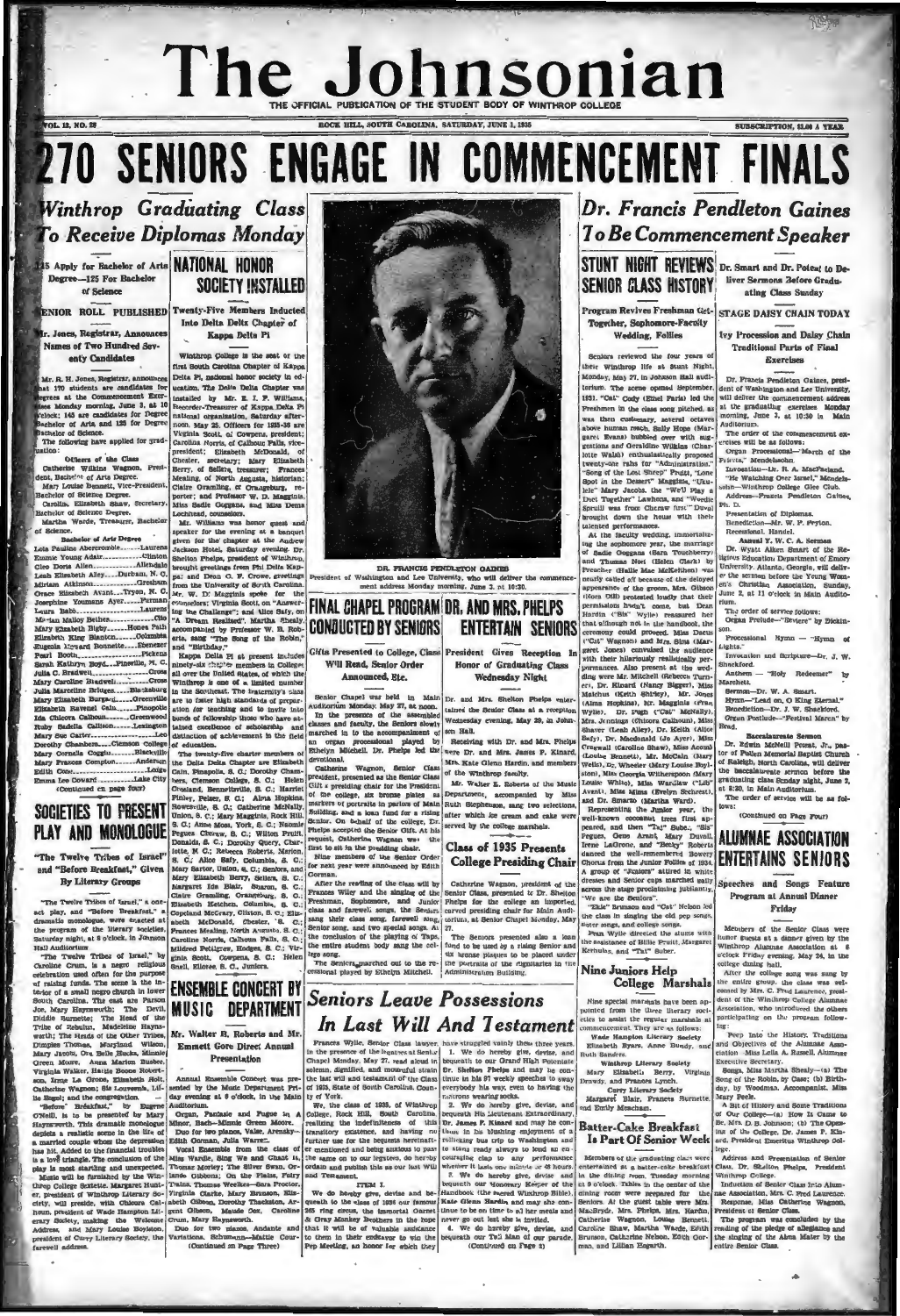

### WINTHROP OF THE UNIVERSE

When I first visited Winthrop College, I came on behalf of the<br>Association of American Universities. What I reported to that Association led to its approval of Winthrop as an institution compe-<br>tent to prepare students for the graduate schools of our country. Today Winthrop is beyond the need of examination by an accrediting agency according to the old standards. Ine: itably, however, at the beginning of a new administration there is serious self-exam ination. Winthrop will be wise, if I may say so, if it uses standard unbound by space or time. Winthrop is strong enough to compare<br>herself not only with other Southern colleges for women or with<br>New England colleges for women, but with all colleges for women in England as well as in America; not only with colleges for women, but with colleges for men and with co-educational institutions not only in the South, not only in the United States, but in Canada Scotland, England, France, Germany, Norway, Denmark, Sweden,<br>Finland, Switzerland, Italy, New Zeeland, Australia, and Japan. Funnion, Swinzerann, 14ay, *New Zemann*, Australia, and Japan.<br>Winthrop is strong enough to learn from comparison of the education of Winthrop women of today with that of Margaret More in England of the sixteenth eneurity century, or Pan Choa's daughters in China in the first century of<br>the Christian era—Winthrop is not the Vassar or Wellesley or<br>Smith of the South; it is Winthrop of the United States or, if you<br>please, the universe. With i wisdom of the citizens of South Carolina, freedom to seek and Sosson'd is calculated to doust Catalogue, treatment to see and know truth. It may be well for all of us, citizens of the state and specially alumine of the college, to remember Ta saying of Abeliard : "God has said, 'I a to the distinguished history of South Carolina or of Winthrop College in the search for new truth. There is no disloyalty to your beloved "Debe." Alert in mind and always growing, President Johnson, if he were alive today, would continue to grow and to change<br>with new conditions. A discouraged old man beneath a juniper<br>tree cried, "O Lord, take away my life, for I am not better than tree cried, "O Lord, take away my life, for I am not better tunn tree cried, "O Lord, take away my the mean could be as provided as the state and good as his father miless with his added advantages be was better than his to an even more abundant life, an even more responsible liberty and an even more successful pursuit of happine

-Excerpt from the address of Dr. David Allan Robertson, President of Goucher, on the occasion of the inauguration of Dr. Shelton Phelps as President of Winthrop.

### **HOLD RIGH THE TORCH**

We, the Seniors, are on the eve of our departure from the Collage which for the past four years has been training us in the high qualities of scholarship, lead x-ship, and character. We feel that all the scholarship, lead gowners of the basis course yearns and been training us in the high insemine of the Gamps course of scholarship, lead xwhb and character. We feel that During her Junder peace, she was a solution of the proposition and bea qualities of scholarship, lead x-ship, and character. We rest that we over to Winthrop years of approximation and hoyalty for the training which we have received and to the State an insestinghele of graditude for providin carried on the tremendous task of the Winthrop executive, and to<br>Dr. Shelton Phelps, who is holding high the torch of service for which Winthrop stands.

when winter we are about to leave Winthrop, we like to think<br>of our graduation as "common<br>ement"—the act of beginning. We<br>do not wish to consider our education finished, but rather that it<br>do not wish to consider our educa has just begun, that we have been propared-and prepared wellto b post we assume, we shall bear in mind that South Garolina and that Winthrop have provided the beginning of our education and that We feel sure that we shall not fail!

Seniors, the well known phrase "sive and take" is appropriate<br>now as we take an inventory of our activities during our four years<br>at Winthrop. By "taking," each of us is the recipient of an abundas winthrop. By "taking," each of as is the recipient of an abundance of ideals (contributing to the formation of ideals) not only thermogh our class work, but also through participation in the wide through our campus acti

### THE JOHNSONIAN

benefiting both the college and the individual. Then let us not forget that even though we are leaving, we continue giving what we will to Winthrop College.

**SENIOR ORDER NAMES** 

NINE NEW MEMBERS **Names of Rising Seniors Che** 

to Membership Announced By Edith Gorman

Edith Gorman, President of Senior<br>Order, announced at Senior Chapel<br>Monday, May 27, that the 1936 Senior Note had elected nine prominent risks of the had elected nine prominent risks of the search of the new members include Louise The new members include Louise Lands<br>and Marien Bushee, Mahel House, Mane Marien Bushee, Mahel Brown, Belty C.,<br> $\kappa$ sman, Die Manaling, Anna Louise Rentect. See<br>Josephu. The 1936 Senior Order is model sport. New man incl

contents were more constructed<br>in David How, of Hendersonville, How and David Carolina, is the President of the<br>orth Carolina, is the President of the<br>1953–36, chairman of the Council on<br>1963–1954 (Highler, and a pensher e ny S ECCRE, Sex Hes you avever of T. W. C. A. and Secretary-treasurer of<br>the Forceps and Scalpel Club. She is<br>also a member of The Johnsonian daff; Beta, Beta, Betalogy Pre ternity: Poetry So lety; and Sigm Omega Delta social club

Anna Marian Bushee, of Springfield has been elected president of the Youn **Women's Christian Association for** year. She will also be a member<br>Senate, and President of the St. of th dept Christian Council of South Card ency currents of some of sound care<br>lina. She is a member of the orchestrate<br>the glee club, the chapel choir, the<br>Music club, the sextet, and Curry Lit<br>erary Society, and Beta Epsilon Cl<br>match club Literary Socie<br>social club.

Final Society, and steps are spession only solid club.<br>
Natell Browns, of Anderson, will have spessed of the Studient has<br>
here as vice-president of the Studient has been treatment Associated<br>
the steps are the specifical

as corresponding secretary of Windhrop<br>solety, as a member of the 1985 switch-winds tensor, the Poetry Society, the<br>Writers' Glub, the Psychology Club,<br>The Journal staff, the Meanguers, Win-<br>throp Library Society, the Bosa

Eleanor Hobson, of Belton, has been<br>elected Business Manager of the 1936 Tatler, Treasurer of Reta Alpha, and a<br>member of the Campus Committee.<br>During her Junior year, also was a

EDITH GORMAN. President of the Student Government Association a member of the Senate, Delta Sign Chi. Wade Hampton Literary Society Phi Upsilon Omicron, the Y. W. C. A. Cabinet and Rappa Upsilon Rappa a cia, club.

cia. dubi<br> Miriam Speights, af Walterhoro, has<br> been Junior (Idas Freederik during the<br> 1834–35 assiders. Risk bas been elected<br> Sehulor Class plantit and associate cell-<br> for GT The Winkhrop Journal, Site is a<br> member of

Club, and Curry Literary Society. er Con-According to the Senior Order  $\equiv$ elect three additional memb  $n \in \mathbb{R}^n$ plete the membership.



**Small Diplomas Tied With Clas** Colors of '34 Are Formed in **Rose Cander** 

ment for the transmer buried by the Schules class of 34. The Schlors met in front of Main Building at 10 o'clock, where "Cat" Wagnon, president, read the " Senjors searched the campus Tuesda mass or one than Bulleting at 10 o'clock, where<br>
reads of Mahn Bulleting at 10 o'clock, where<br>
reads at 10 o'clock, where<br>
reads at 10 o'clock, where<br>
reads a fit is completed by contribution of the simple properties<br>
rea

There's many a slip<br>Twist the cup and the lip, So take our tip:<br>Right now, get your dip!

and we who have passed this way be

fore, The blue-and-gold class of '34,<br>Wish hack to you; may you alway thriv

And forget us not. O class of '35."

## **BILLIE PRUITT WINS HONOR IN DEBATING**

Debaters' League President For 1934-'35 Made Member at Large Delta Sigma Rho

Billie Pruit, president of the Density and State a member of 1894–35, has been negative a member at large of Delta Signalism factorilly. The member at Rho, national debating fractrities, in the SHU is not well to Ly. Ware have two of the Debaters<br>as chairman of the Presbman I.<br>as chairman of the Presbman I as consumed at the Presional Acesses and the record in the<br>space and the record in the record in the South Akharing particular<br>side delays and the South Akharing Particular side Towmansman and in regular delays<br>with Bates

**Choral Society Heard** 

In Its Annual Concert

Winthrop Cherul Scottly ull present to the Marian Scottle in the Marian Roberts, director, will be a<br>Buchanam Roberts, director, will be assisted by Miss Jessich Roberts, director, will be a<br>state by Miss Jessicht Both, or .<br>.mmatus from "Stabat Mater"<br>I—Soprano sololst Miss Con-

tance Wardle.<br>Be Not Afraid "The Elljah", Mendels

mhn.<br>Eighh", Mendelsschan.<br>Eighh", Mendelsschan.<br>Chris : Sawran Ave Telling "The Crea-10n", Earyth - Solo Trio, Miss Wardle, 10n", Earyth - Solo Trio, Miss Wardle, 1997<br>eopraco Mir. Will Product, tenor; Mr.<br>- Parkin, barit

Handel. Hallelujah Chorus, "The Messiah",

Handel.

He: "Tm an English major."<br>She: "Oh, I just adore mill'ary m  $-$ Chan  $n<sub>1</sub>$  We Will Miss Familiar Faces at

**SANDIFER DRUG STORE** 

**Best Wishes!** 

Don't Forget MT. GALLANT ICE CREAM For Your Receptions and Parties **Bulk or Block** We Deliver Half Gallon or More Phone 660

\*\*\*\*\*\*\*\*\*\*\*\*\*\*\*\*\*\*

Have Your Dresses and Suits Cleaned at



The Home of Modern Methods

### **GIFTS FOR THE GRADUATE**

We have a beautiful selection of appropriate gifts at reasonable prices. Come in and See Them.

J. L. PHILLIPS DRUG COMPANY



Hundreds of South Carolina School Teachers, women and men, are expected to attend the Winthrop Summer School which will open June 10 and continue through July 19th. To those teachers who have not applied for admission, we respectfully suggest that they do so at once. The 1935 Summer School is going to be outstanding in many respects, as you doubtless know if you have been possessed with a copy of the Bulletin conveying general information and courses of study.

The program of entertainment this year is most inviting, especially the festures to be sponsored by the Music Department.

The stockholders, directors, officers and employees of the Peoples National Bank, one of South Carolina's largest financial institutions, join the citizens of Rock Hill in extending a hearty welcome to the school teachers of South Carolina and other States who will be in our midst during the Winthrop Summer School.

This bank is under Federal supervision, a member of the Federal Reserve System, and the Federal Deposit Insurance Corporation (which insures 100% up to \$5,000), a member of the American Bankers Association, Sonth Carolina Bankers Association, and the Rock Hill Chamber of Commerce. We enjoy the patronage of hundreds of school teachera in our Commercial or Checking Department and also our Savings Department, which pays 21% interest, computed semi-annually. Many patrons of this institution hank with us by mail.

Peoples National Bank

ROCK HILL, S. C.

Resources More Than \$3,500,000.00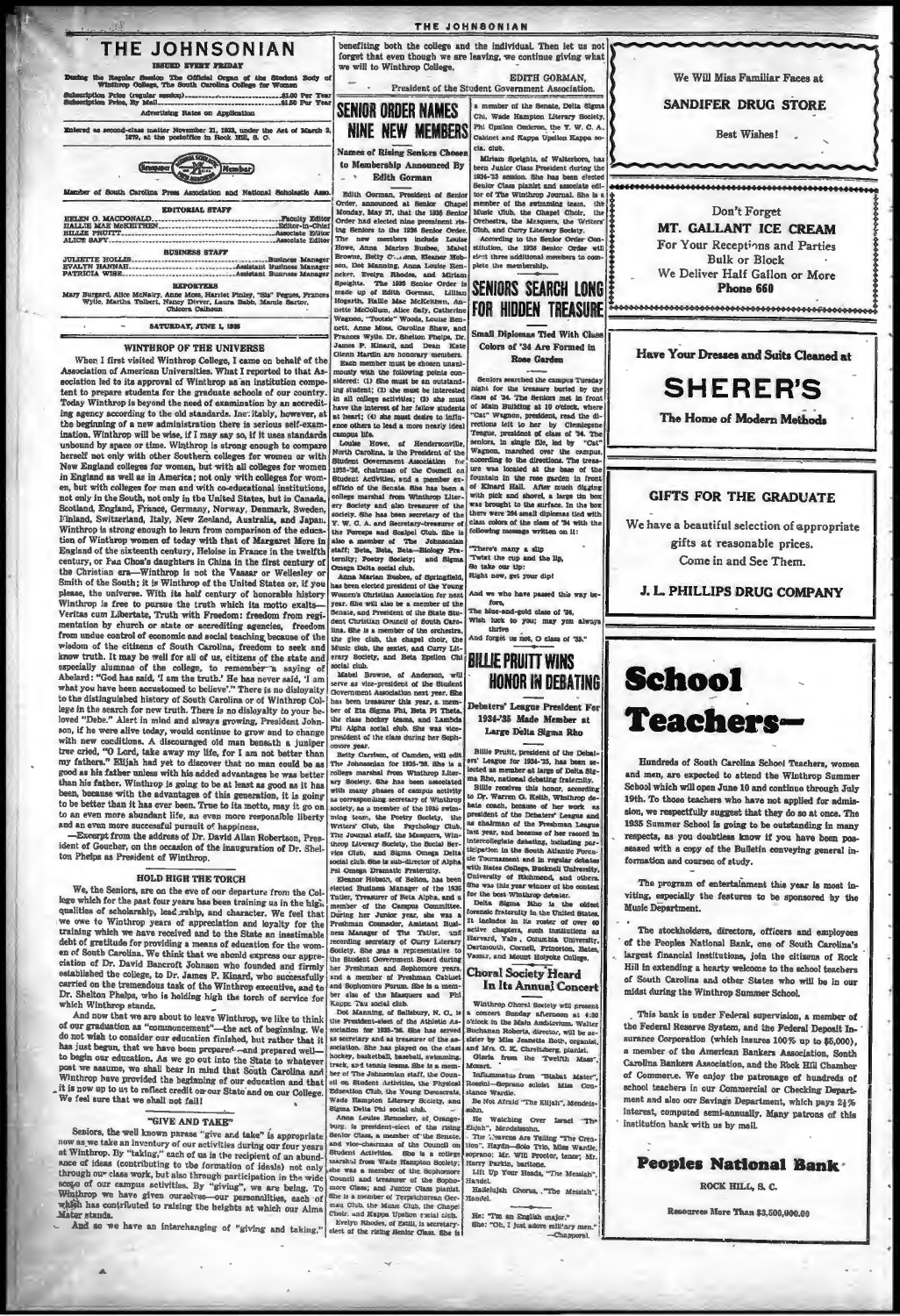# **THE JOHNSONIAN**  $\overline{1}$ **Pictorial Supplement**



۱.

路

**DR. DAVID BANCROFT JOHNSON**<br>Founder and First President of Winthrop

 $\mathfrak{P}$   $\mathfrak{P}$ 

WINTHROP ď OLLEGE **XI - 1955** 



DR. SHELTON PHELPS<br>President of Winthrop College



**DR. JAMES PINCKNEY KINARD**<br>President Ensertion of Winthrop College

回 回

|  | <b>Service description of the control of the control of the control of the control of the control of the control o</b><br>Service the control of the control of the control of the control of the control of the control of the contr |  |  |  |
|--|---------------------------------------------------------------------------------------------------------------------------------------------------------------------------------------------------------------------------------------|--|--|--|



THE FOL NTAIN ON FRONT CAMPUS





CARVECHE LIBRARY

THE ADMINISTRATION BUILDING, WINTHROP COLLEGE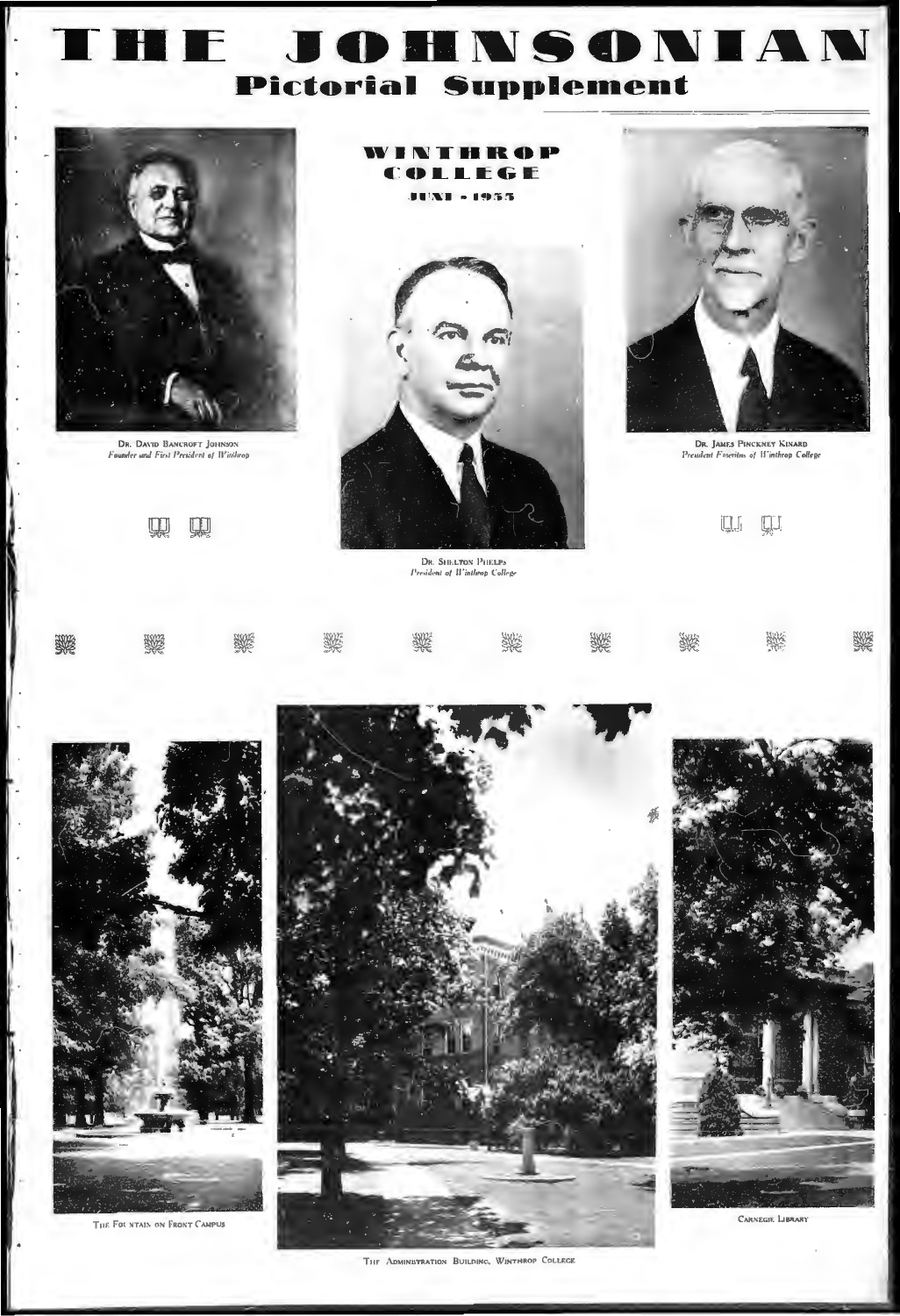## 3



FIRST ROW--Eorn: Gomman, President Student Government Association, Most Valuable, Senior Order; LILLIAN Howarts: H. President Y. W. C. A., Most Original, Senior Order: CATHERINE WAGNON, President Senior Class,<br>Most Papular

SECOND ROW—MARY BURGARD. Chief Marshal: POLLY McNEILL, President Athletic Association. Most Athletic, One of the Three Best Athlete 1934-'35: LOUISE. PENNETT, L'ice-President Senior Class, Senior Order:<br>CAROLINE SHAW, Secr

D ROW—JULIET WOODS, Chief Councler for Freshmen, Senier Order; MARY LOUSE BOYLY.ON: President Curry Licowy Society, President Poetry Society, Mos. L'erustle; Cittoria, Chalitotry, President Wade Hampton<br>Literary Society; M THIRD ROW-

FOURTH ROW—EDITH BRUNSON, College Cheer Leader, Mau Energetic; RUBY FURR, President Elu Sigma Phi, Associate Editor The Wimtheop Journal, A. Markley Lee Scholorship; NAOMIE PEGUES, President Bela Pi Theta;<br>ALICE SAFY, Gran

FIFTH ROW—ANNETTE MCCOLLUM, Vice-President Abletic Association, Senior Order; LOUBE DEWITT, I'ice-President Student Covernment Association; CATHERIN) SUBLE, Cutest; ANNT Mens, Lining Room Choirman,<br>Senior Order; HARHETTE P

ண்

鱗

骤

▓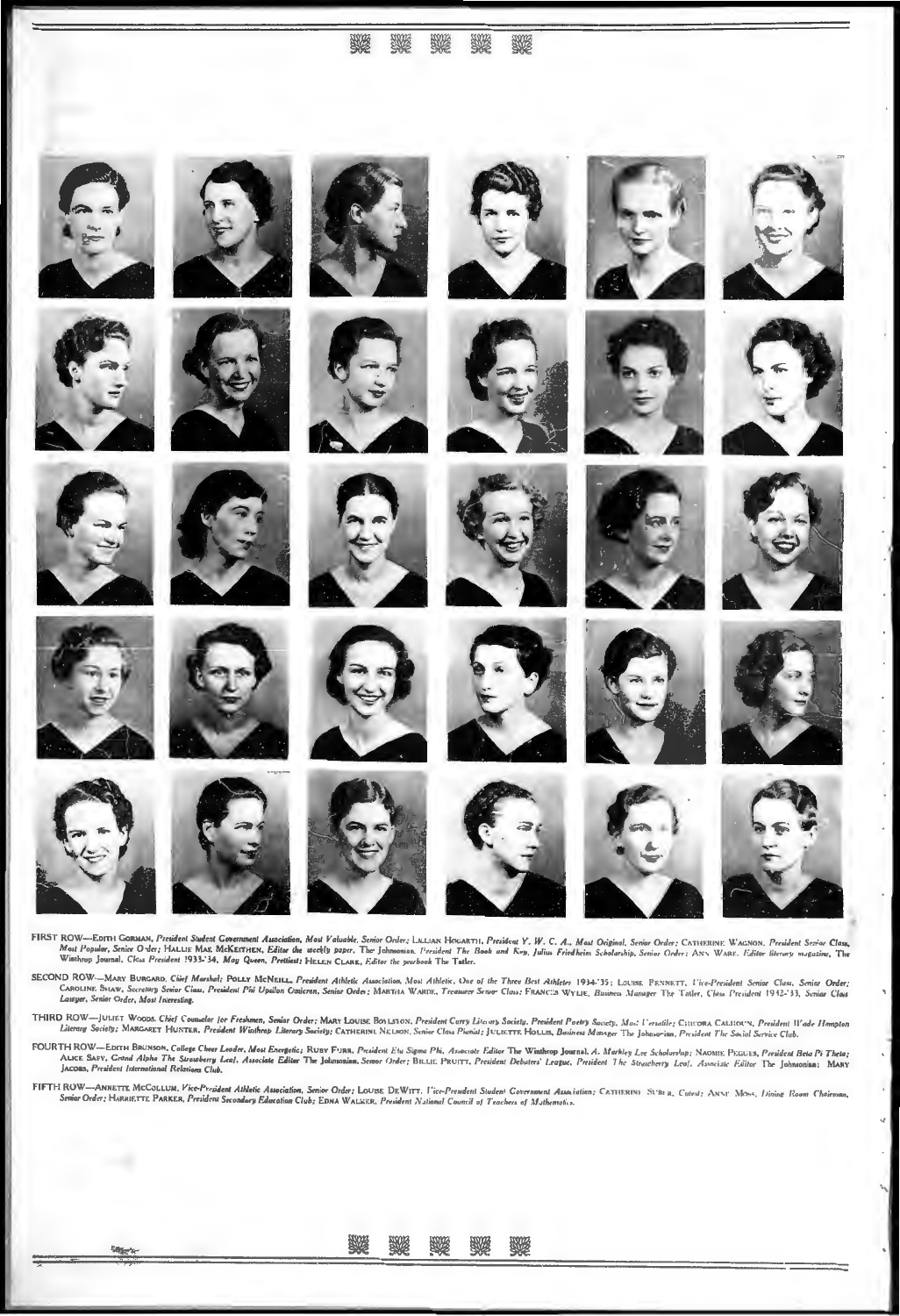**DES LEAVE POSSESSIONS**<br>LAST WILL AND TESTAMEN

(Continued from page cos)<br>rt H. Joues and may he never! ve "Just one m ne moment please" are warning for the fat you ample

rrive. A do hareby give, devise, and<br>uesth our Chancellor of the Ex-<br>uper Alexander M. Graham and<br>up he continue in his mucersful<br>coh for inspired British movies (al-<br>enjin we swresk as an cocasional<br>alinus "Sunnyside Up" ö. supplet as an occasional

ime.)<br>
a. We do hereby give, device, and<br>
a. We do hereby give, device, and<br>
paraet & Gray & Monke Broiker, stolen<br>
symmet & Gray & Monke for you may<br>
yout on her to two in at full historical<br>
regulation the two in at full  $\overline{\mathbf{C}}$ Mrs. 24 ents when "You just can't go, my

ments woen zou just can't go, my<br>your permission ham't come!"<br>We do harsby give, davise, and<br>eath our statistician of the Pan friend of the many degrees, ail, our frie<br>dia Sima, R  $Q$ ,  $W$ Vinthrop Gollege, S. O., United<br>and always A. O. W. (at other

dow). We do have<br>by give, devise, and we do have by the constant our famous graduate of the<br>tree school of "Obeer up, the hearse option of "Obeer up, he spaces"<br>with the come," Dw, has plotted Smarto, and the space online

the<br>same for the final matrix of the same of the same in the same in the same in the same of the same in the same in the same in the same in the same in the same in the same in the same in the same in the same in the same

and long may sho urge, "On to Blue only remaining or<br>princh Pectant in equivity, noised for their with direct and with<br>the risk particle relations and with their friends, the Jubite between<br>the beneath our weakeness of th

dusty Winthrop relics, Dr. Warren G. cream party) but Horace Ha a, who will outline first, that most people have their minds already closed

propon mare them miming a stready closed | al. runnian, we take burners as a travel about these ratios; second, that those of Morely give who still possess an open miled in this devise, and bequeath the best of our order o

22. We do hereby give, drama, and because<br>the because the beneficient of the beneficient of the beneficial of<br> $\mathbf{Q}^{(k)}$  of the beneficial of the beneficial of<br> $\mathbf{Q}^{(k)}$  on the beneficial of the value of<br> $\mathbf{Q}^{(k)}$ the maids (especially O'Dema). 35. We do hereby give, devise, and

gienties. We do hereby give, devise, and given a 20. We do hereby give, devise, and percept interests and beyond the outgoing and become the character in the troups known between the the of variation of the principal map

stolen her away 41. Purther, we the Garnet & Gray

uevese, and nequestin the<br>salents to the following:<br>42. I, Catherine Wagne

not wan possess and particle and the particle and beyonds the best of our field are not expected to lay state that, all trains to the following:<br>
In the film any  $\sim$  ff2. C, Calchering Wegnon, do hereby the state of the

ice Known as the "Jecksonian" to the desired and the state of the state of the state of the state of the state of the state and bequeath to Copie McCray and my Bo-Peep statt, my stated variance and the state of the state o

wise, and breasth to Billie Gole (who<br>vise, and breasth to Billie Gole (who<br>really doesn't need it) my ability to<br>"chee chee" and my patented, cheery "All rightle!" by al

All rightle!"<br>  $47.$  I, Mary Louise Boylston do here-<br>  $47.$  I, Mary Louise Boylston to Vir-<br>
ginia Barnes my unaurement absent-<br>
mindedness an the nope that ahe will<br>
remember to appear at the altar on her<br>
remember to a

mindedness an the nope that she will also will be<br>remember to appear at the nitar on her experimenter to appear at the nitar on her<br>star on the star on the star on the star on the star of the star of the<br>star of the star

carry the splitt of the dance with true<br>
Elegield aest.<br>
B1. I, Lillian Mogarth. do hereby<br>
give. devise, and bequeath to Blank<br>
Highes my position as a confirme<br>
conference go-rs since also has such<br>
yen for the wide-open

devise, and bequeath to Mamle Ker<br>drick my habit of travelling by a by ai whether airplane or hot air.

whether airpanne or not air,<br>give, deviate, and bequeath to the class<br>give, deviate, and bequeath to the class<br>of 1936 the aquirmingest, the most in-<br>quisitive, and the most spoiled animals

**DRAMA LEAGUE HONOR** 

ceives Scholarship for Summer Session in London

been awarded a Drama League<br>
dechodarahip for full tultion for the en-<br>
dechodarahip for full tultion for the en-<br>
time cannon at the Central School of Speech and Drama, affiliated<br>
with the University of London, These st

## **Seniors Entertained**

The members of the Senior Class

**HOST TO SENIOR CLASS** Students Over York County

**THE JOHNSONIAN** 

 $n$   $\epsilon$ 

feet steep by means of stone and con \*\*\*\*

Feature Vespers

unes veget out two us not your wa condustres of the May 29, at 6:30 o'clock in the Main Auditorium. The program as as follows: Organ Perlude, Mary<br>Burge: Responsive song scripture led<br>Way was as follows: Organ Perlude, Mary<br>Burge: Responsive song scripture day chester May 90 at 4:30 chiast in

of 1936 the squirmingers, the most in-<br>quisitive, and the most apolited andmals<br>in capitaly, the 450 chuldren at Train-<br>in capitaly, the 450 chuldren at Train-<br>is gigned on this 27th day of May in<br>the year of our Lord 1953

PRANCES WYLIE,<br>Class Lawyer,

**MISS MIMS AWARDED** 

Winthrop Faculty Mersber Re-

Miss Florence Adams Mima, of the<br>Winthrop Department of English, has<br>seen awarded a Drama League<br>Scholarship for full tultion for the en-

ing arranged.

## **With Party At Shack**

The numbers of the Senior Class Class (2018)<br>were honor guests of the college at a senior guests the Shack Thursday<br>afternoon, May 30<br>and the Shack Thursday<br>afternoon, May 30<br>in entertainment for the centring in the facto

A. F. Ruff Conducts Tour of

SOIL EROSION SERVICE

We have a complete<br>line of Sporting<br>Goods at Wholesale

 $p_{rìcao}$ 

**Rock Hill Hardware** 

Company

**SENIODS** 

Treat your Junior<br>Sister to a meal at

The Periwinkle Tea

Room

"Where Judges of<br>Good Food Meet."

----------

Look your best when

wearing flowers

 $f_{\text{m}}$ 

KIMBALL'S

.................

For a Safe and Sound

security call on

Independent

Insurance Agency

Charlotto, N. O.<br>00000000000

For Courteous Service and Excellent Repair

Work Call on

**BAKER'S SHOE RENURY** 

**AIGGERS BROTHERS, Inc.** 

Wholesale Dealers

Fruits, Vegetables and Country Produce **881-9-6 & College Wheel** 

**Catawba Lumber Co.** 

"THE HOME OF

BETTER BUILDING MATERIALS"

More women are wearing

**Anklets** 

Cool . . conductive . . . at

10° 15°

Was ann hann solid advan-

stripes, fancy tops ... men-<br>eerized, rayon-pheited or

**Do the movement of the process** 

10-dn a ble range of col-

ora! Hurry, got first plate

J.C. PEnney Co.m

se low prices! Sizes 8 to

Let us help you en-

loy the warra sum-

mer days-Drink

Cora-Cola

**Coca-Cola Bottling** 

Company

 $H<sub>0</sub>$  Dogs

Sandwiches! **Candies** Fruite!

**ADAM'S LUNCH** 

**STAND** 

**Underwood Portable** 

Typewriters, Stand-

ard and poiseles

THE LONDON

**PRINTERY** 

Complimente and Beet

Wishes for your future

 $m$ 

**REID'S SERVICE** 

**STATION** 

.....................

we toe two in Bouth Caroline<br>nprises approximately 51,00<br>around 12 per cent of the ap-<br>425,000 acres in York County<br>a observations

proximate 428,000 acres in York County<br>
2"<br/>ightern observations and five stop are made, Each Senior was presented<br/>with a bulletin which explained the position and the unck carried on all<br/>the big observations ar eriment to produce a plant ing in other sections may at

follow.<br>A walking tour of the McCorkie farm<br>on the King's Mountain road showed<br>the reclamation of the soil on land 125

**Poetry And Music** 

Last weeper security of the near way

program w<br>Alice Safy, THREE BEST ATHLETES

**SFI FCTFD FOR 1934-'35** Polly McNeill, Mary Johnston

and Sunshine Pierce Receive Postdam

MeNettl, "Sun<br>uy John extetil, "Sunshine" P.<br>and Mary Johnstone have been set<br>as the three best athletes of 193<br>and have received the emblem of<br>tinction.

inction.<br>Polly has this year been president of<br>the Athletic Association. She has served Poly has this year been president of<br>the Athletic Association. She has served<br>on the Athletic Board all four years<br>and on class swimming, basketball,<br>baseball, track, and hockey teams. She<br>is a wearer of the "W", and was v the most athletic Genior among the sa statistica

**Manufacture** on the way of the Mary Johnstone was chalman of the<br>needal club during the baseball sca-<br>n. She has served on class hockey,<br>fmming, baseball, basketball, and<br>nck teams. She is a wearer of the<br> $T'$ , and was Athletic Editor of the

 $^{-90}$ , and was Athletic Editor of the 1933 Tatler. Thus<br>antiser Peaces in the retiring production product of the Physical Education<br>Club and the Senior representative to the Athletic Banet and the Senior representative t

**BY MISIC DEI** (Continued from name and)

Hammon,J. Metrel Hill, Elleen Prichard

Winthrop College Sexuatto, A Solrit throp College Sextette, A Spirit<br>"Flying Dutchman", Wagner.<br>"Flying Dutchman", Wagner.<br>Davis, Anna Marion Busbee,<br>Arant, Ethel Paris, Margaret

acompanist.<br>acompanist.<br>Ducts for Soprano and Ba<br>Duct from Don Olovanni, Mozart

Disher Blue from On Ihelum Blver

Harry Parkins: D. C. Youngblood, ac

Duo for two panos, The Beautiful

FART TWO<br>Winthrop College String Ensemble<br>Caressing Butterfly, Barthelmy; Hungarian Dance, Brahms, Bureacany, Bureacany, Brahms,

www.gu wee

Hope Brown, Gwendolyn Ulmer **DART TWO** 

at Julia Wa

rnss, saasgeru<br>nell: Mary Doolo

Martha Shealt

portvone,

**ENSEMBLE CONCERT** 

Caughman, Ch

Mary Wells Stee

**Flower** Ca nows<br>inner Mary Davis Mary Luva, Anna mani Denny Mary P. Gor

risaer mwa trum<br>Woodford Pinden

 $\frac{1}{100}$ 

ture to 8

rier, Mianle Greene Mo Sextette from the class of Miss Ste Sextete from the class of Miss Ste-<br>phenson, Come Thou, O Come, Bach-Eleanor<br>Deare:'. Lord Jenns, Bach-Eleanor<br>Caughman, Charlotte Walsh, Jessie

Organ, Rhansody, Silice